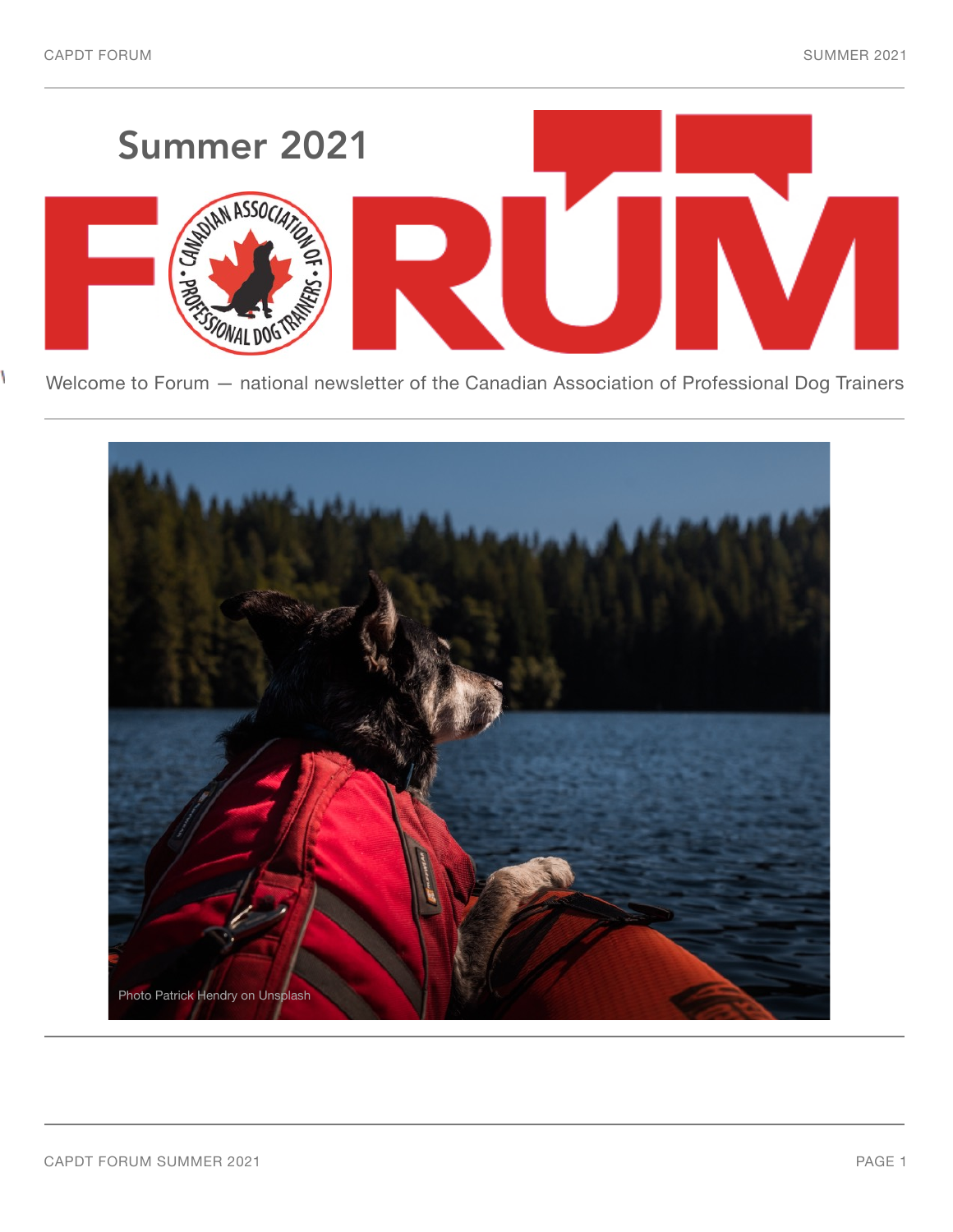## **New Book Spotlight**

By Jennifer Berg, CPDT-KA

# *Puppy Socialization: What It Is and How to Do It*  by Marge Rogers and Eileen Anderson

#### **This book is essential for all dog care professionals and clients**

This cannot be stressed enough. It is especially true as we come out of the pandemic and dogs try to adjust to what could be a very different world for them. While it is targeted at puppies, the content is applicable to helping adolescent and adult dogs that have socialization issues such as anxiety or over-reactive behaviours. This book is a lifesaver, both figuratively and literally since many pandemic dogs could face euthanasia due to behaviour.

It is a great resource for all dog care professionals, both as a stand alone resource for professional development and as a complement to services. It is clearly written, the links to the video examples are very helpful, its scope manages to be comprehensive without being overwhelming, and even seasoned trainers are sure to learn a lot and find plenty of great ideas exploring the book's online Resource List.

## **Here is a sneak peek at some sections that might pique your interest:**

- Canine Body Language: The Missing Piece of the Socialization Puzzle
- Common Myths about Puppy Socialization
- Puppy Socialization Checklists: Guidelines, Not Rules
- What Happens If You Expose the Puppy to Things without Using Food or Fun?
- Pet vs. Sports/Competition Dog: Should My Socialization Goals Be Different?
- Video Examples of Building Positive Associations with Household **Objects**
- If Your Puppy Gets Overwhelmed: Planning for the Unexpected
- Abnormal Fear During the Sensitive Period for Socialization
- Special Cases: Playing Catch-up with Young or Adult Dogs Who Weren't Socialized During the SPS, feral puppies, blind or deaf puppies, service dogs



What It Is and How to Do It



**MARGE ROGERS, CPDT-KA, CBCC-KA, CCUI** AND EILEEN ANDERSON, MM, MS

*[The e-book is available](https://www.dogwise.com/ebook-puppy-socialization-what-it-is-and-how-to-do-it/?aff=32)  [through dogwise.com.](https://www.dogwise.com/ebook-puppy-socialization-what-it-is-and-how-to-do-it/?aff=32)*

*CAPDT Members get 10% off from Dogwise.com (Discount Code CAPDT10).*

*If you purchase the book through our newsletter link, the CAPDT receives a much appreciated contribution.*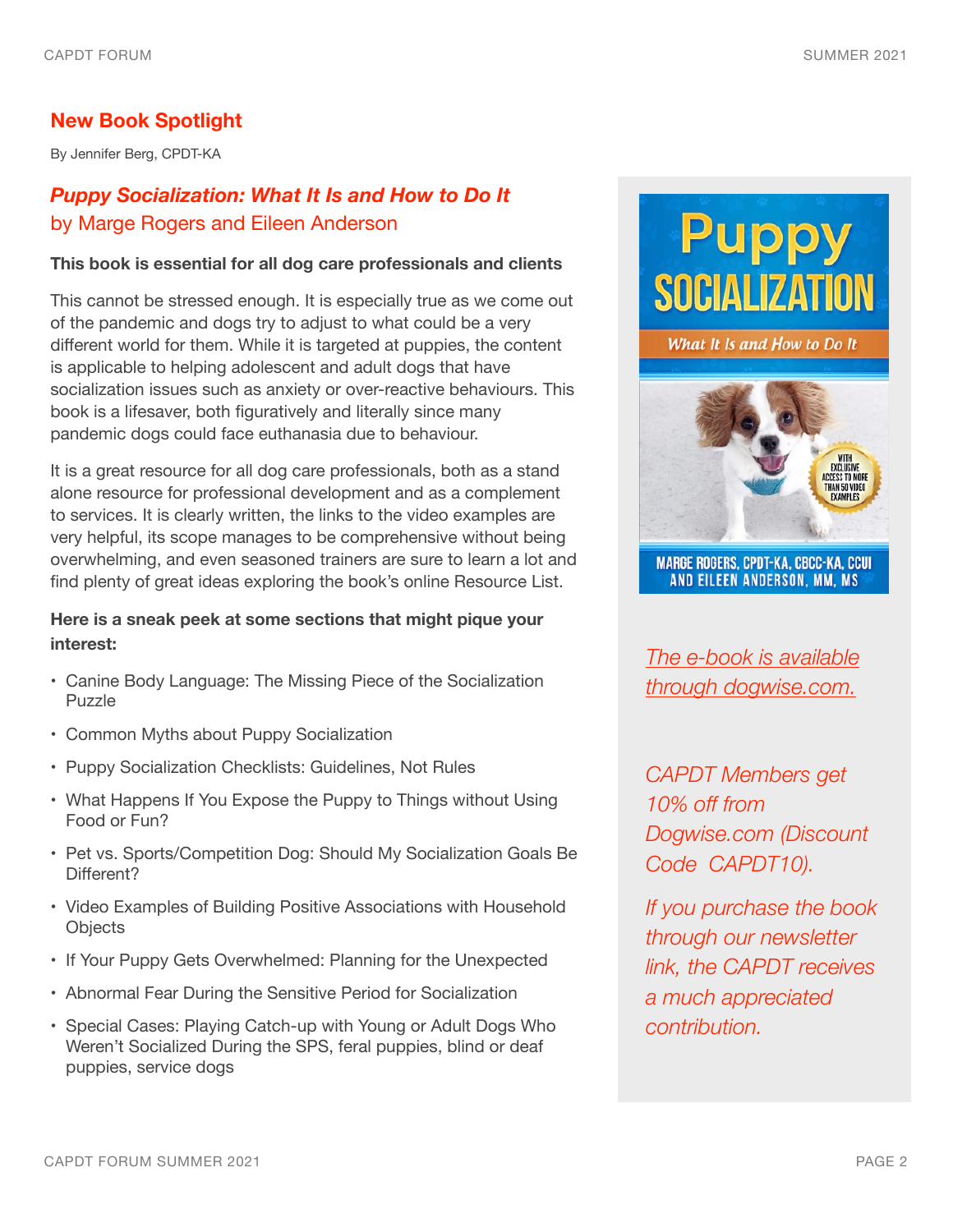#### **This book differs from other books about puppy socialization**

Eileen explains, "There are some excellent books out there that cover socialization generally as a part of a bigger book, and also some great, shorter standalone books on socialization, but we didn't see the comprehensive kind of book that we wanted to see. And that's what we wrote. We tried to make it for all audiences. We wanted a person who has never even thought about socialization to pick it up and follow the instructions. But we wanted to get the scientific references in the book for our colleagues so that they would know we weren't just making things up and that we knew what we were talking about. I think the need for and importance of our book is twofold. One, it's very comprehensive. Two, Marge's videos show people what you can do with puppies. Marge's videos make it doable for owners." (Click here for an example of the type of [instructional videos](https://www.youtube.com/watch?v=KXB3R713EDA) found in the book.)

Marge sums up the problem and why their book is part of the solution. "Dog owners know socialization is important but they don't really have a good understanding of what socialization is or how to go about doing it. Often times we trainers are teaching behaviours like Sit, Down, and Come and we're leaving this important, critical piece in the puppy's critical behavioural development to the owners who don't have the understanding or the information to socialize their puppies effectively."

#### **Thoughts on puppy classes**

Marge and Eileen believe puppy classes should be about socialization and building confidence, particularly by teaching owners how to introduce their puppies to the world. This is done successfully by helping owners understand how to recognize if their puppy is nervous or overwhelmed and what to do about it. The book includes a section that cautions people about classes that are dominance- and aversive-based and gives readers permission to leave such a class because, as Eileen puts it, "nothing good will happen to a puppy in a class like that."

They strongly believe every puppy class should incorporate canine body language into the curriculum. As Marge explains, "Owners cannot effectively socialize their puppy if they can't tell if their puppy is a little bit worried or anxious. I would like to see every class for puppies in their sensitive period, and even beyond, incorporate Introduction to Novelty in the curriculum and teach the owners how to do that in a safe and effective way — and how to adjust for a fearful puppy."

#### High praise from dog trainers:

*"I have a feeling this book is going to be read and recommended by heaps of dog professionals and dog lovers who will be eager to spread the word. It's the perfect resource for everyone who has anything to do with raising well-adjusted, happy puppies, and its publication is good news all around."* 

— Karen B. London, PhD, CAAB, CPDT-KA, author of *Treat Everyone Like a Dog: How a Dog Trainer's World View Can Improve Your Life* 

*"This is the most definitive resource on all things Socialization that you could ever ask for … a one-stopshopping book that offers essential information for first time puppy owners and seasoned hobbyists alike…. I will be referring all students and friends to this book from now on. Beautifully done."*

— Leslie McDevitt, MLA, CDBC, CPDT-KA, Level 2 TAGteach Certified, author of the *Control Unleashed* series

### What veterinarians are saying:

*"I can't wait to incorporate this resource into staff training at our veterinary hospital."* 

 – Dr. Cathy Kreis, DVM, Medical Director, Appalachian New River Veterinary Associates

*"The explanations and instructions use sound science-based information and are broken down into manageable easy to read and understand steps. In addition, they've also included invaluable resources in the way of video and photo links to help the reader learn all about dog body language and see real-life training in action. These links will absolutely take your learning experience to the next level."* 

– Alanna Lowry, DVM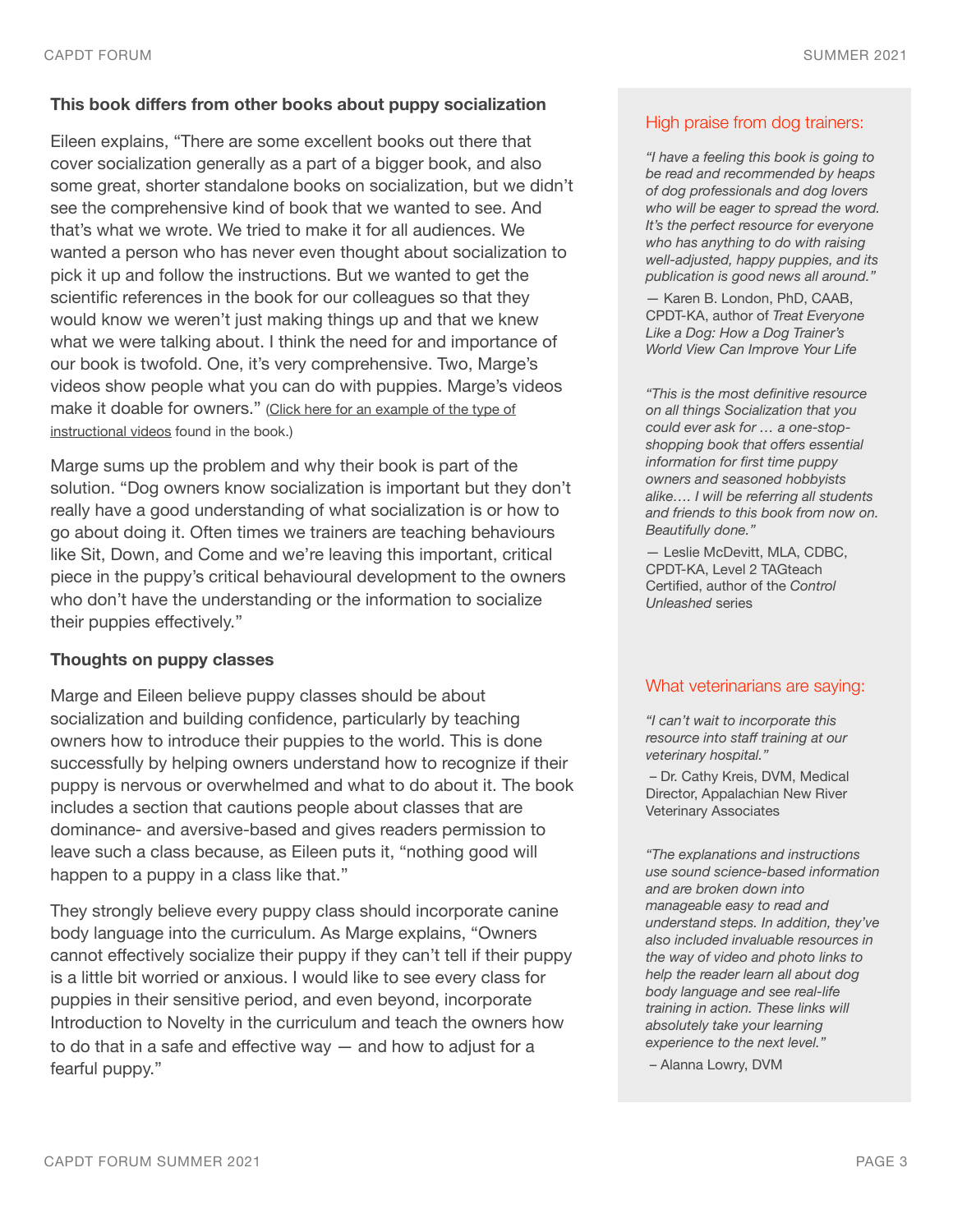Another important component is play between the owner and their puppy. Marge thinks this is an under-used item in some of the puppy classes she has seen. "If we only practice skills and behaviours when the puppy is calm, we're only teaching him to respond when he's calm. But what happens when he sees a squirrel or his favourite person? His heart rate increases, his respiration increases, his body releases adrenaline. These are the same things that happen when he plays. So we can incorporate that into our puppy training classes and teach the puppy the skills to respond during that increased arousal level. Play is also another tool to assess how our puppy is doing while we're socializing him because play and fear are generally incompatible. If a puppy can't play in an environment, that is information. Why can't he play? One of the things we discovered through our research is that puppies who play with their owners are typically more confident than puppies who don't. One-on-one play with your dog is a great relationship builder, too."

## **What about puppies being raised to be service dogs or to compete in dog sports?**

Eileen and Marge are concerned about a trend of people not wanting their puppies to interact with other people or get comfortable with them because they're thinking of their puppy's ability to focus later on. Marge points out that whether its assisting their owner or doing a dog sport, "The dog needs to be comfortable in order to focus on their job. Any dog is going to have trouble doing their job if they don't feel safe."

Eileen reiterates, "Without positive exposure to other people, there is a good chance your puppy will be wary of strangers later in life. Your dog cannot do public work if they are petrified, although sometimes people try to do it. We do recommend that puppy owners get their dog comfortable with stuff in the socialization period. It's a training issue later to teach your dog to focus on you. We don't want the puppy focusing on you because they are scared of everything else."

#### **Helping fearful adolescent and adult dogs**

This book is useful for helping fearful and adolescent dogs, with some modifications. "You do what we've told you to do in this book, but it [the dog's progress] will go way, way slower. Because now the dog's default response is not happy curiosity or even neutral. It's likely fear. And the help of a skilled professional is probably necessary." (p. 425)

The science supports this. (References and resources are plentiful in the book.) And both authors also know this to be true from their own



*(Above) Image from Chapter 6: Socialization Away from Home.* 

*Excerpt: "Choose a location within the park where most of the activity will be in front of you, not all around you. As you read your puppy's body language, you may increase intensity that same day or on later visits. Only increase intensity as your puppy shows you he is relaxed and happy and ready for more." (p.314)*

*"Remember: it's a human tendency to want to show the world your puppy, but that is not the same as showing your puppy the world! Resist the temptation to let your puppy become a magnet for human attention. The last thing you want to do is let him get overwhelmed and frightened."* 

*(p.353, Chapter 6: Socialization Away from Home)*